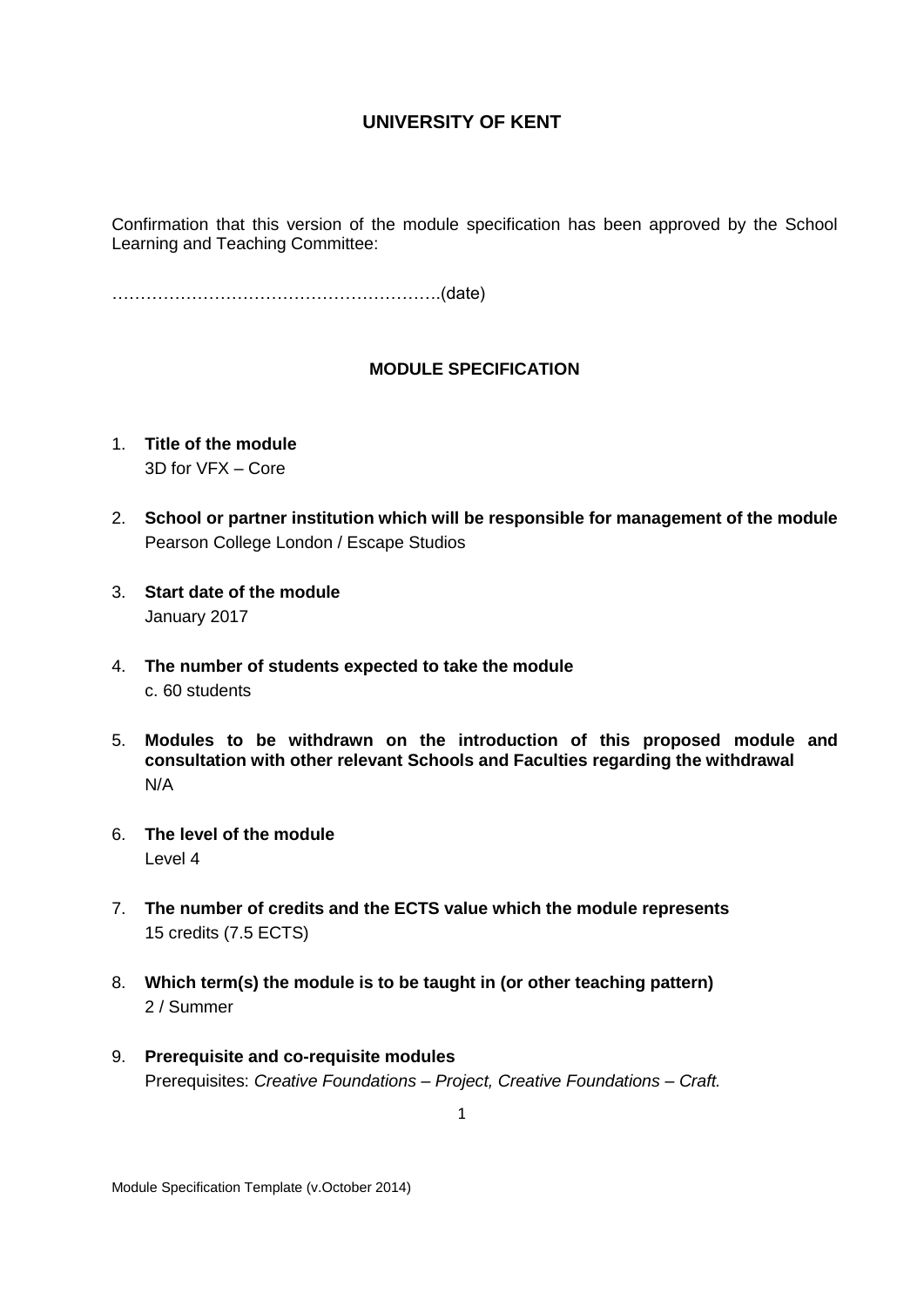## 10. **The programmes of study to which the module contributes**

MArt/BA Art of Visual Effects MArt/BA Art of Video Games MArt/BA Art of Computer Animation

## 11. **The intended subject specific learning outcomes**

On successful completion of this module, students will have Knowledge & Understanding (K) of…

1. The theory and role of 3D in VFX production its place in the creative industries

On successful completion of this module, students will have Intellectual Skills (I) in…

1. Evaluating 3D tools, techniques and approaches for the creation of a final rendered image

On successful completion of this module, students will have Subject Specific Skills (S) in…

1. Selecting and using appropriate 3D tools and techniques for use in a VFX production to meet specified objectives

### 12. **The intended generic learning outcomes**

On successful completion of this module, students will have Transferable Skills (T) in…

- 1. Delivering a project to meet a specific set of objectives within defined time and resource constraints
- 2. Communicating to a variety of audiences in a technical and creative context

#### 13. **A synopsis of the curriculum**

This module introduces students to the fundamentals of developing 3D assets for use in a visual effects pipeline. It takes you from zero experience to providing a sound foundation on which to build your 3D skills. Through intensive hands-on projects you'll begin to learn the latest 3D software and techniques, including modelling, texturing, lighting and rendering. The aims are:

- To develop students' understanding of 3D for Visual effects
- To provide a grounding in basic practice that will inform students future work and will relate to or complement a chosen career path.

Key words: 3D, modelling, VFX, lighting, texturing, rendering

Outline syllabus:

- 3D theory and concepts
- Modelling for VFX
- Colour and Surfaces
- Introduction to Texturing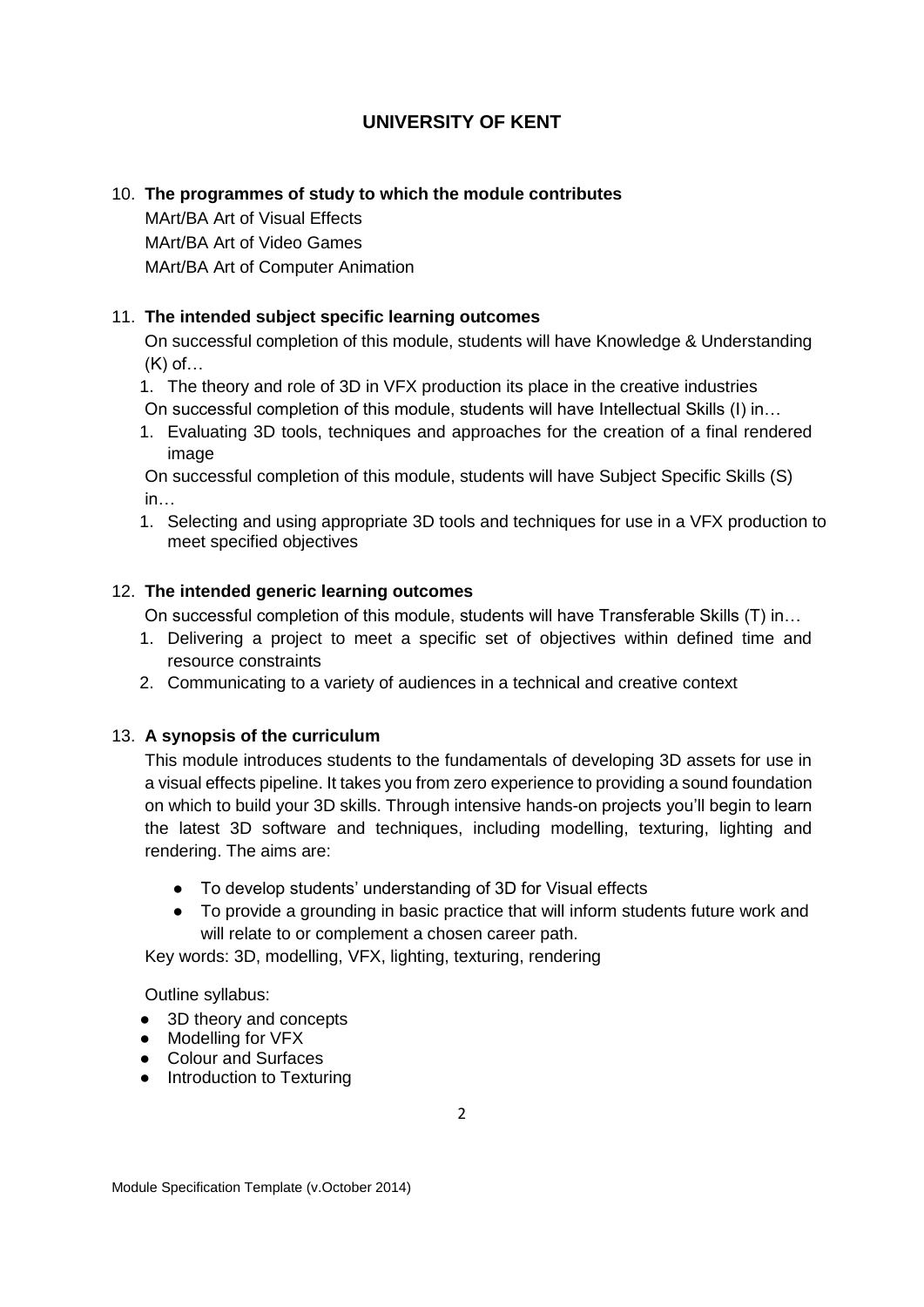- Shading and Lighting
- Rendering

### 14. **Indicative Reading List**

#### *Recommended*

- *Maya Visual Effects the Innovator's Guide*, Eric Keller, Autodesk Official Press (2013)
- *Digital Modeling*, William Vaughan, New Riders (2011)
- *Inside VFX: An Insider's View Into The Visual Effects And Film Business*, Scott Ross, CreateSpace Independent Publishing Platform (2014)

#### *Electronic*

- <http://www.creativebloq.com/3d-world-magazine>
- <http://motionographer.com/>
- Escape Studios digital resources
- 15. **Learning and Teaching Methods, including the nature and number of contact hours and the total study hours which will be expected of students, and how these relate to achievement of the intended module learning outcomes**

Learning and teaching takes place through four key modes of delivery. These provide a blend of technical skills training, exploration of theory and praxis, application in the studio, and selfdirected study and development time. The balance differs depending on the type of module. As this is a Craft module, the balance is skewed in favor of Skills Sessions.

| <b>Total</b>           | <b>150 hours</b> |
|------------------------|------------------|
| Self-Directed          | c. 25 hrs        |
| Studio Time            | c. 45 hrs        |
| <b>Tutorials</b>       | $c. 20$ hrs      |
| <b>Skills Sessions</b> | $c.60$ hrs       |

#### 16. **Assessment methods and how these relate to testing achievement of the intended module learning outcomes**

Formative assessment will be provided throughout the module, both in terms of feedback on work in progress during Skills Sessions and Tutorials.

Summative assessment will be based on a Portfolio and Retrospective, and assessed using one or more of the Assessment Types (see Programme Specification).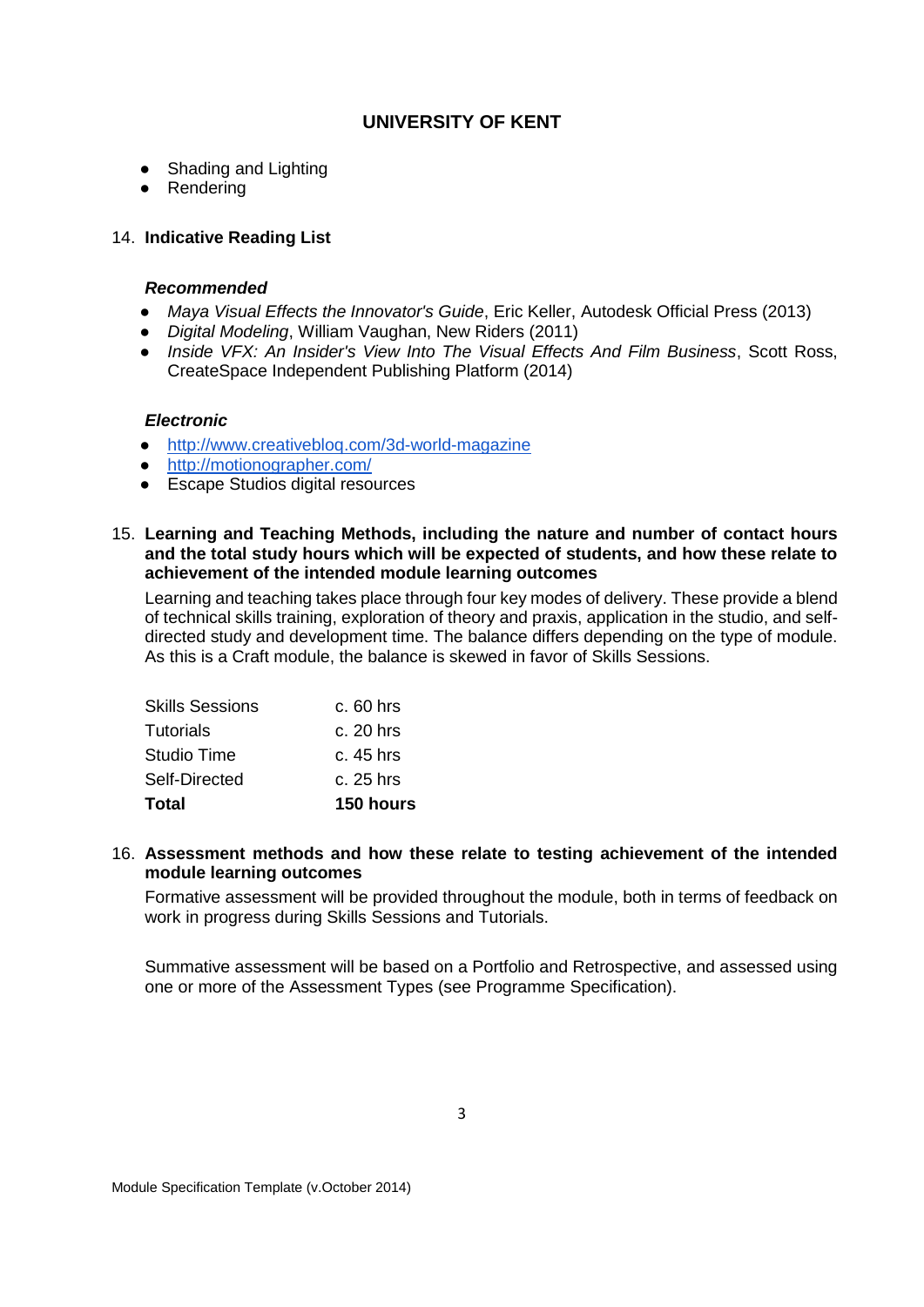#### **3D Exercise (Formative 0%)**

A basic animation exercise, including simple modelling, texturing and lighting. Show that you understand the basic animation pipeline through to final render and export as a movie file. Present for formative feedback at a Studio Crit.

#### **Assignment 1: Product (75%)**

The assessment will test Learning Outcomes: I1, S1, T1

Create a final rendered image of a 3D object that you have created from supplied materials, to satisfy a brief with strict guidelines and limitations. Present for a Panel Crit and demonstrate how you have met the Learning Outcomes in your work.

The scope and size of this piece of work will be defined by the brief and the learning outcomes, and will take into account the length of time and skill level of the students.

#### **Assignment 3: Retrospective (25%)**

The assessment will test Learning Outcomes: K1, T2

Use the learning outcomes as starting points for an enquiry into your work over the course of the module. How does your work relate to established theory and practice? How well did you do? What might you do differently next time? Write your analysis, give yourself a grade based on the grading criteria, and present this for moderation and assessment.

- 17. **Implications for learning resources, including staff, library, IT and space** No implications.
- 18. **The Collaborative Partner recognises and has embedded the expectations of current disability equality legislation, and supports students with a declared disability or special educational need in its teaching. Within this module we will make reasonable adjustments wherever necessary, including additional or substitute materials, teaching modes or assessment methods for students who have declared and discussed their learning support needs. Arrangements for students with declared disabilities will be made on an individual basis, in consultation with the Collaborative Partner's disability/dyslexia support service, and specialist support will be provided where needed.**
- 19. **Campus(es) or Centre(s) where module will be delivered:** Pearson College London / Escape Studios
- 20. **Partner College/Validated Institution:** Pearson College London / Escape Studios